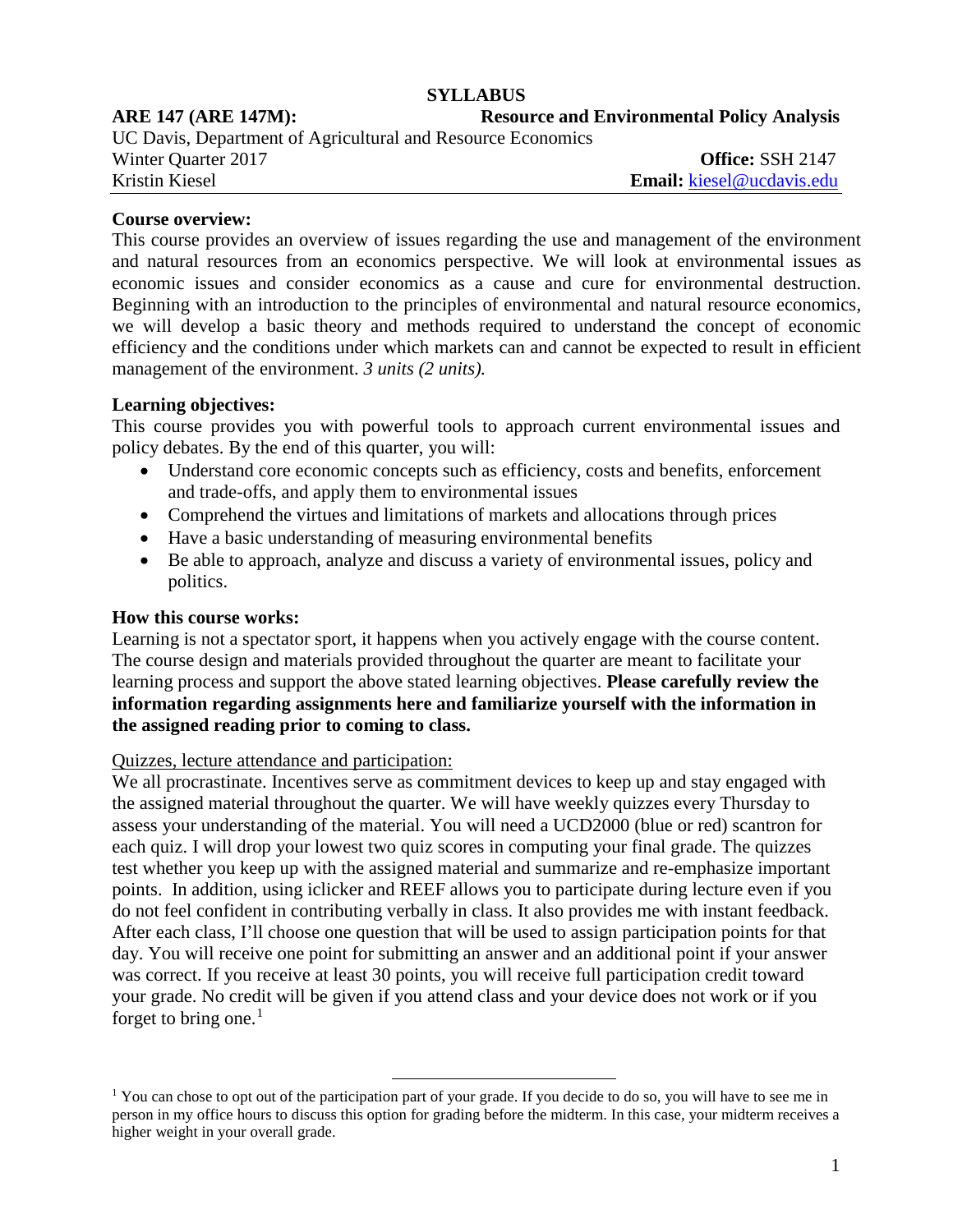# Problem sets and discussion paper

In addition, there are two problem sets you are required to complete and submit (see due dates in the tentative schedule). In order to further apply the learned material, you are asked to discuss a topic of your choice by the end of the quarter. Additional information is provided in a separate handout.

# Exams:

There will be one midterm on Tuesday, February 21st. The final will be held during the scheduled time on Friday, March 24<sup>th</sup>, from 3.30pm-5.30pm. Please bring a UCD2000 (blue or red) scantron form on the day of exams. The exams consist of multiple choice questions, true/false questions, and analytic questions. **There will be no make-up exams.** If, due to a serious illness or family tragedy, you are unable to take one of the exams, your final grade will be based solely on the remaining assignments and exams. You must contact me immediately with appropriate documentation in order to receive this accommodation.

## **If you do not understand something or need additional help, please ask. If you do not feel comfortable asking in lecture, come see me in office hours. I am happy to help!**

### **Prerequisites:**

No formal prerequisites for this course. (If you have never had an introductory microeconomics course, you may find it helpful to refer to a good basic economics textbook now and then, e.g. Gregory Mankiw's *Principles of Microeconomics)*

| <b>Required textbook:</b>   | Markets and the Environment, Second Edition by Nathaniel O.<br>Keohane and Sheila M. Olmstead.                                                                                                                                                                                                                                                                                                                                                                                                                                           |  |
|-----------------------------|------------------------------------------------------------------------------------------------------------------------------------------------------------------------------------------------------------------------------------------------------------------------------------------------------------------------------------------------------------------------------------------------------------------------------------------------------------------------------------------------------------------------------------------|--|
| <b>Required readings:</b>   | Note: This is not an expense textbook, but not the only textbook<br>available to you. There are a number of Introductory<br>Environmental Economics textbooks that could be used as a<br>substitute. If you chose to use a different textbook, it is your<br>responsibility to identify the appropriate pages to read. Please<br>refer to the assigned chapters and readings from this textbook<br>indicated on the tentative schedule.<br>Additional required readings are indicated on the tentative<br>schedule and posted on Canvas. |  |
| <b>Required technology:</b> | iClicker2 (campus standard), $REEF1$                                                                                                                                                                                                                                                                                                                                                                                                                                                                                                     |  |
| Lectures:                   | TR: $1:40 - 3:00$ pm, Olson Hall 118                                                                                                                                                                                                                                                                                                                                                                                                                                                                                                     |  |
| <b>Office hours:</b>        | $T: 9:00 - 10:00$ am, SSH 2147<br>R: $4:00 - 5:00$ pm, SSH 2147<br>The best way to meet me outside of office hours is to email me and<br>schedule a time. If you have any problems with this course, or<br>with any other matters that may affect your work in this course,<br>please contact me immediately.                                                                                                                                                                                                                            |  |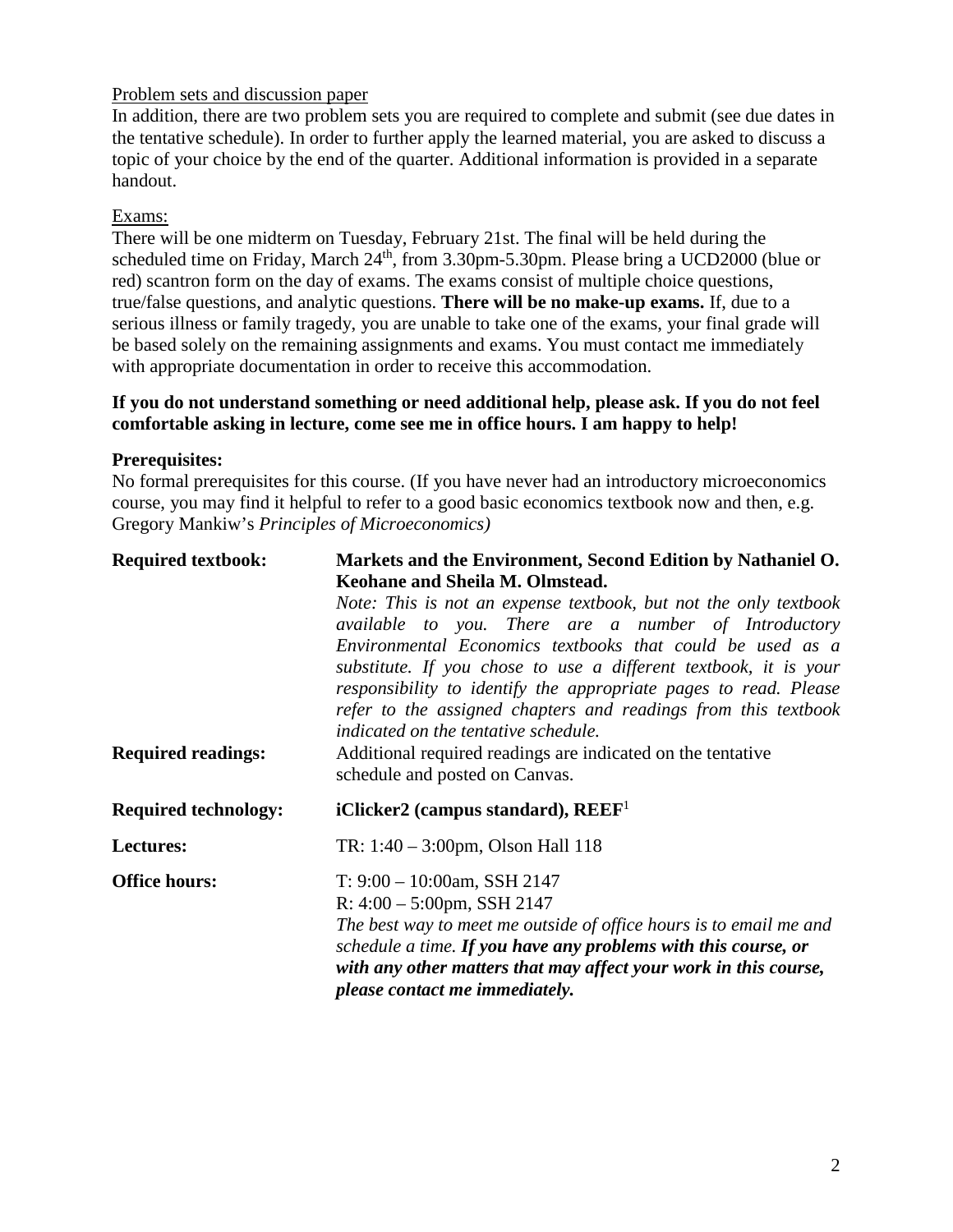# **Grades:**

Your final numerical score will be calculated based on **quizzes, participation**, **two problem sets and a discussion paper, midterm, and final exam.** Numerical scores will not be converted to letter grades until the end of the quarter and specific letter grades will not be assigned to individual assignments. I will provide feedback on your performance over the course of the quarter, however. The final score breakdown and grade distribution is as follows:

| Problem sets   | 8%            | (40 points, 20 points each) |
|----------------|---------------|-----------------------------|
| Group paper    | 10%           | $(50 \text{ points})$       |
| <b>Quizzes</b> | 6%            | $(30 \text{ points})$       |
| Participation  | 6%            | $(30 \text{ points})$       |
| Midterm        | 30%           | $(150 \text{ points})$      |
| Final          | 40%           | $(200 \text{ points})$      |
|                |               | 100% (500 points)           |
| <b>Percent</b> | <b>Points</b> | Grade                       |
| $93 - 100\%$   | $500 - 465$   | A                           |
| $90 - 92\%$    | $464 - 450$   | $A-$                        |
| $87 - 89\%$    | $435 - 463$   | $B+$                        |
| $83 - 86\%$    | $415 - 434$   | B                           |
| $80 - 82\%$    | $400 - 414$   | $B -$                       |
| 77– 79%        | $385 - 399$   | $C+$                        |
| $73 - 76\%$    | $365 - 384$   | C                           |
|                |               |                             |

### **Academic Conduct:**

Honor and academic integrity are expected as this class will be conducted in strict observance of the Code of [Academic Conduct](http://sja.ucdavis.edu/cac.html) *Honesty, Fairness, Integrity***.** It assigns specific responsibilities to faculty, administration and students. Please review your responsibilities carefully and adhere to these rules. I encourage you to work together as I strongly believe it supports the learning process. However, your submitted quiz, problem sets, and exam answers need to be your own, and any sources used in the preparation of your discussion paper need to be properly cited. Please refer to [additional information on proper citation.](http://guides.lib.ucdavis.edu/citations)

# **Courtesy:**

As a courtesy to your fellow students and me, please be respectful. Be on time for class. If you arrive late or leave early, please do so quietly. Please do not use your cell phones, tablets or laptops during lecture other than for class purposes.

UC Davis is a diverse community comprised of individuals having many perspectives and identities. In order to create an inclusive and intellectually vibrant community, we must understand and value individual differences and common ground. The [UC Davis Principles of](http://occr.ucdavis.edu/poc/)  [Community](http://occr.ucdavis.edu/poc/) reflect the ideals I seek to uphold in this class.

#### **Disabilities:**

If you have a learning disability or a physical disability that requires accommodation, please let me know as soon as possible. All needs that have been verified through the [Student Disability](https://sdc.ucdavis.edu/)  [Center](https://sdc.ucdavis.edu/) will be accommodated.